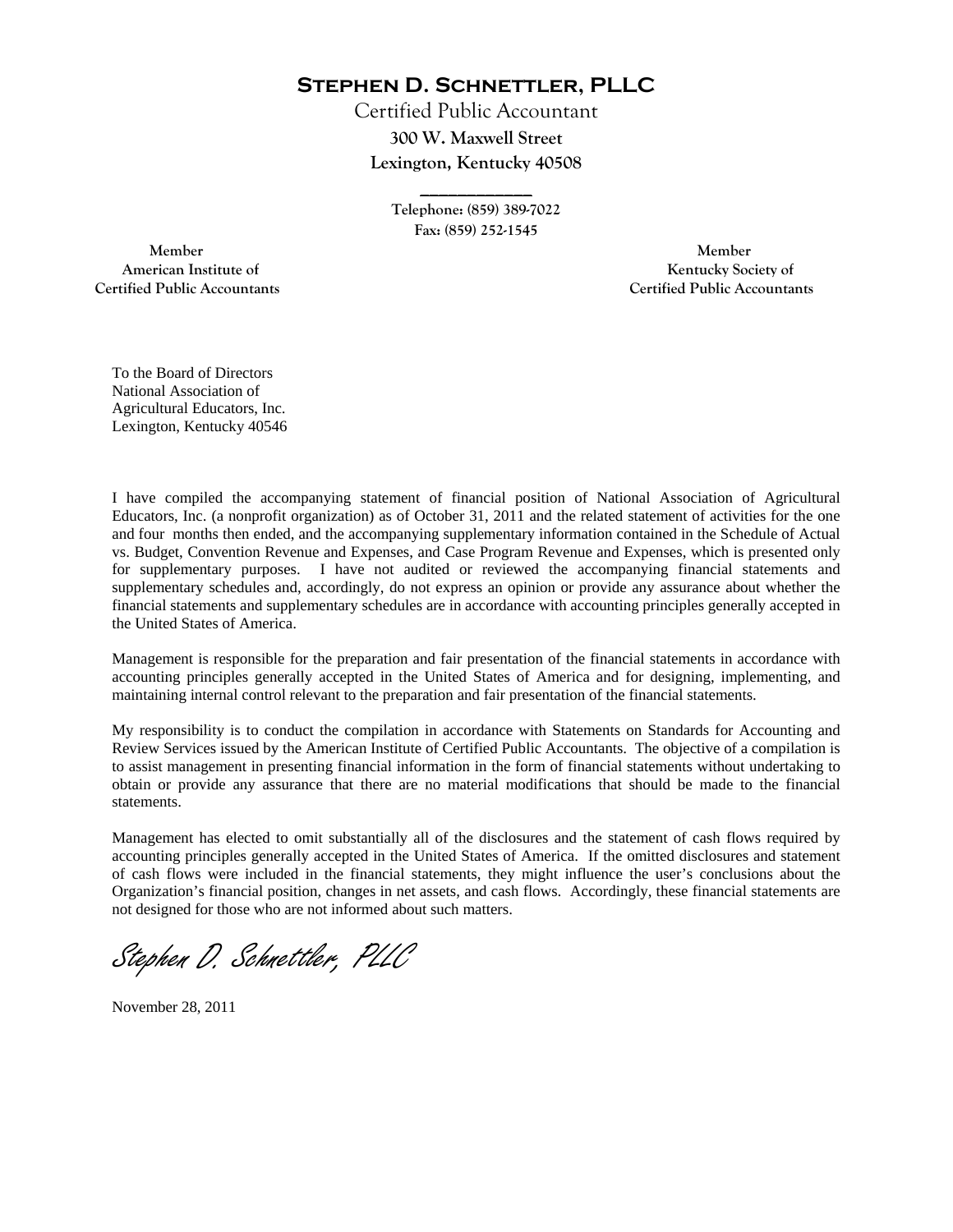# NATIONAL ASSOCIATION OF AGRICULTURAL EDUCATORS, INC. **Statement of Financial Position** October 31, 2011

| <b>ASSETS</b>                         |               |
|---------------------------------------|---------------|
| Cash on deposit                       | \$<br>42,411  |
| Cash on deposit - CASE Program        | 521           |
| Investments - operating fund          | 405,753       |
| Investments - life membership fund    | 147,985       |
| Investments - reserve fund            | 106,731       |
| Accounts receivable                   | 152,732       |
| Prepaid expenses                      | 6,403         |
| Property and equipment - CASE         | 1,083         |
| Property and equipment                | 15,198        |
| <b>TOTAL ASSETS</b>                   | \$<br>878,817 |
| <b>LIABILITIES AND NET ASSETS</b>     |               |
| <b>LIABILITIES</b>                    |               |
| Accounts payable                      | \$<br>105,808 |
| Accrued leave payable                 | 25,077        |
| Other current liabilities             | 6,178         |
| <b>TOTAL LIABILITIES</b>              | 137,063       |
| <b>NET ASSETS</b>                     |               |
| Unrestricted net assets:              |               |
| Current operation                     | 508,127       |
| Board designated for special purposes | 128,168       |
| Temporarily restricted net assets     | 672           |
| <b>CASE Project</b>                   | 104,787       |
| <b>TOTAL NET ASSETS</b>               | 741,754       |
| TOTAL LIABILITIES AND NET ASSETS      | \$<br>878,817 |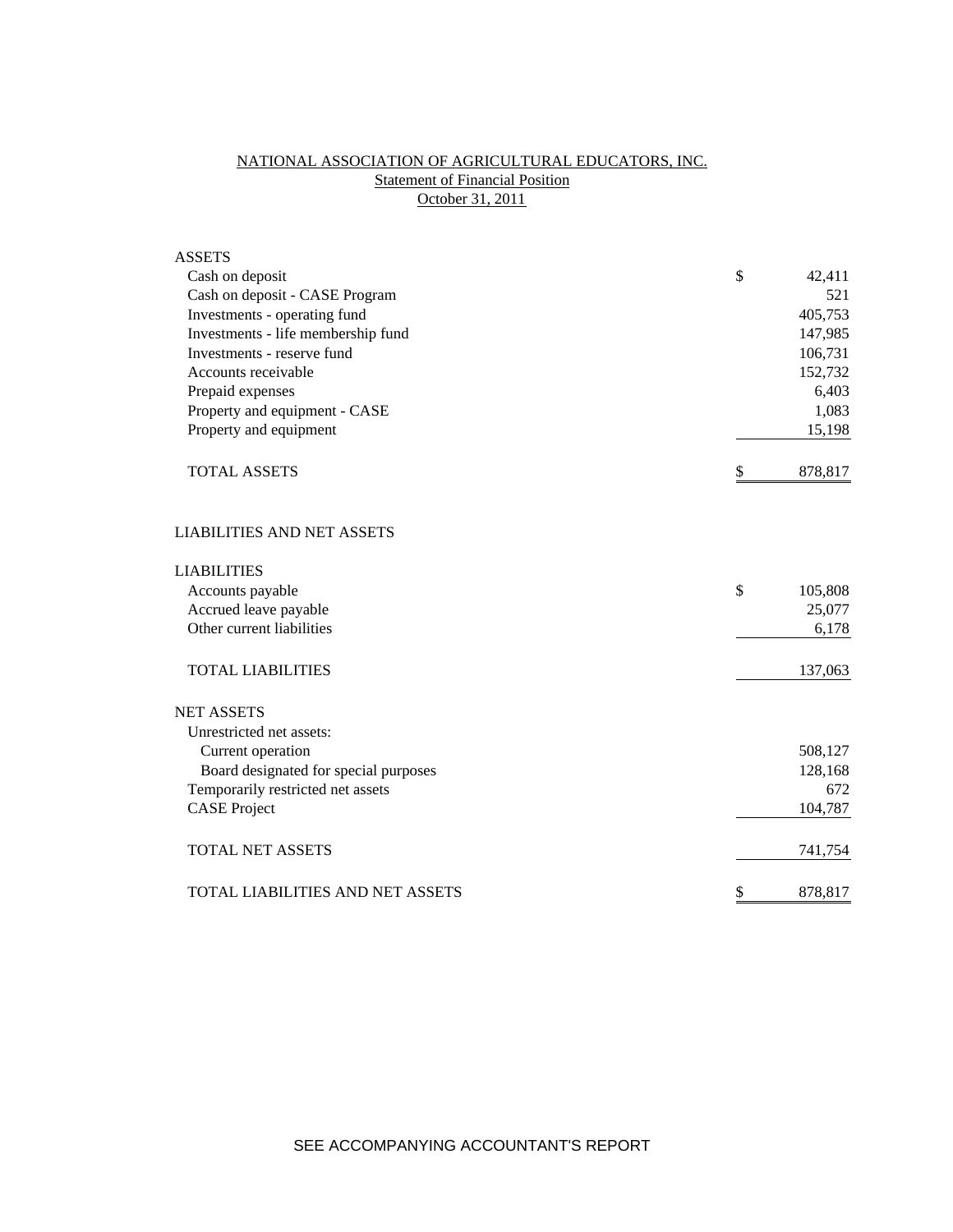### NATIONAL ASSOCIATION OF AGRICULTURAL EDUCATORS, INC. Statement of Activities For the Four Months Ended October 31, 2011

|                                       | Unrestricted   |               |             |               |    |            |
|---------------------------------------|----------------|---------------|-------------|---------------|----|------------|
|                                       | Current        | Board         | Temporarily | CASE          |    |            |
|                                       | Operations     | Designated    | Restricted  | Project       |    | Total      |
| Revenue, Gains and Losses             |                |               |             |               |    |            |
| Membership dues                       | \$<br>197,905  | \$<br>4,320   | \$          | \$            | \$ | 202,225    |
| Convention registration               | 1,580          |               |             |               |    | 1,580      |
| Sponsorship and awards                | $\overline{a}$ |               |             |               |    |            |
| Merchandise sales                     | 1,742          |               |             |               |    | 1,742      |
| Contributions                         |                |               | 624         |               |    | 624        |
| Management fees                       |                |               |             |               |    |            |
| Net realized and unrealized           |                |               |             |               |    |            |
| gains (losses) on securities          | (48,085)       |               |             |               |    | (48,085)   |
| Interest and dividends                | 1,268          |               |             |               |    | 1,268      |
| FFA Foundation projects               | 34,797         |               |             |               |    | 34,797     |
| CASE Program income                   |                |               |             | 245,091       |    | 245,091    |
| Other income                          | 76,338         |               |             |               |    | 76,338     |
| Total Revenue, Gaines and Losses      | 265,545        | 4,320         | 624         | 245,091       |    | 515,580    |
| Net Assets Released from Restrictions |                |               |             |               |    |            |
| Total Revenue, Gains and Losses       |                |               |             |               |    |            |
| and Reclassifications                 | 265,545        | 4,320         | 624         | 245,091       |    | 515,580    |
| Expenses                              |                |               |             |               |    |            |
| General expenses                      | 271,083        |               |             |               |    | 271,083    |
| FFA Foundation projects               | 43,933         |               |             |               |    | 43,933     |
| <b>CASE Program expenses</b>          |                |               |             | 292,058       |    | 292,058    |
| Convention expenses                   | 15,040         |               |             |               |    | 15,040     |
| Total expenses                        | 330,056        |               |             | 292,058       |    | 622,114    |
| INCREASE (DECREASE) IN NET ASSETS     | (64, 511)      | 4,320         | 624         | (46,967)      |    | (106, 534) |
| NET ASSETS AT BEGINNING OF PERIOD     | 572,638        | 123,848       | 48          | 151,754       |    | 848,288    |
| NET ASSETS AT END OF PERIOD           | \$<br>508,127  | \$<br>128,168 | \$<br>672   | \$<br>104,787 | S  | 741,754    |

SEE ACCOMPANYING ACCOUNTANT'S REPORT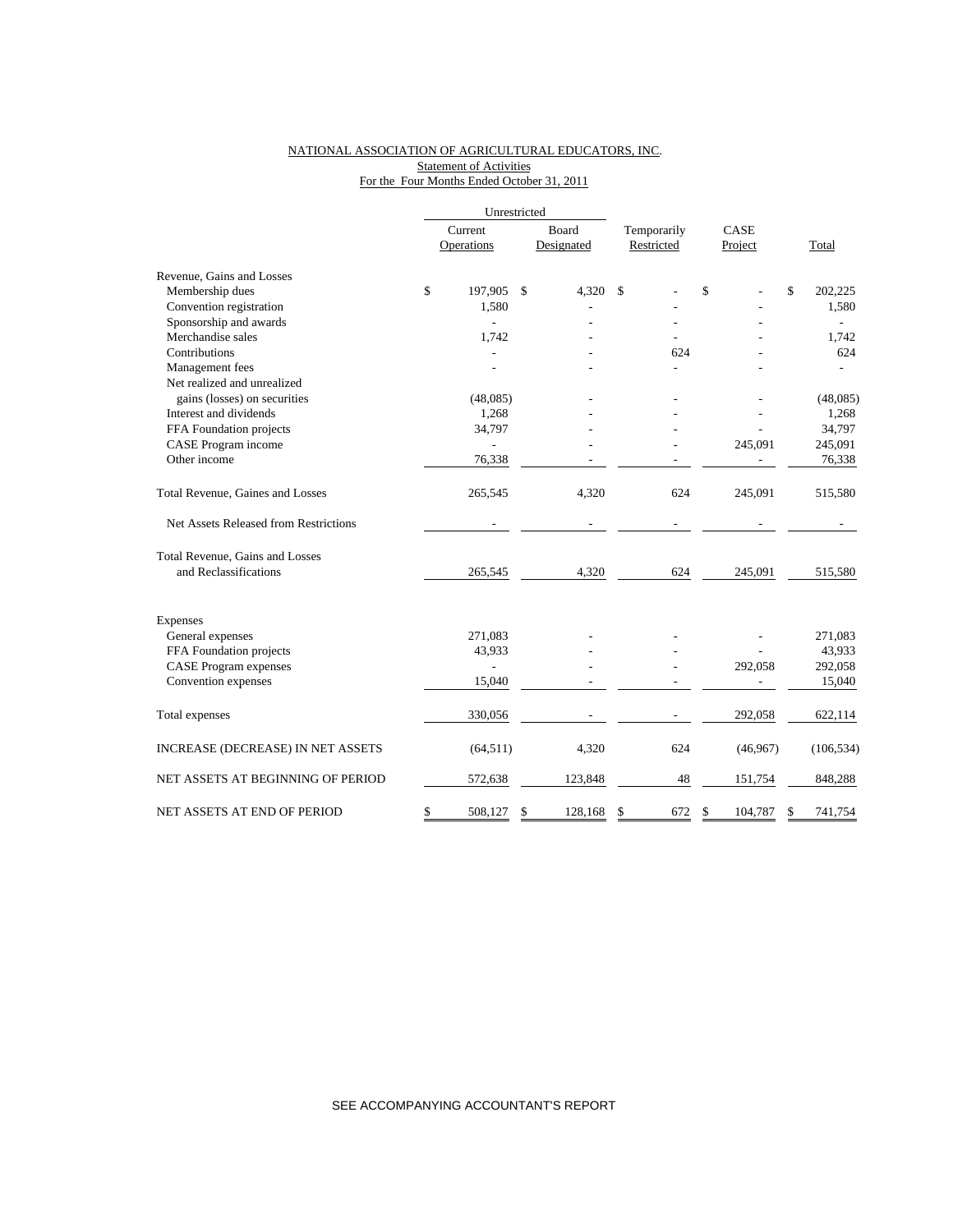## NATIONAL ASSOCIATION OF AGRICULTURAL EDUCATORS, INC. Schedule of Actual vs. Budget<br>For the One and Four Months Ended October 31, 2011

|                                                                 | <b>MONTH</b><br><b>ACTUAL</b> |          | <b>MONTH</b><br><b>BUDGET</b> | <b>MONTH</b><br><b>SVARIANCE</b> |          | YEAR TO DATE<br><b>ACTUAL</b> |              | <b>YEAR</b><br><b>BUDGET</b>       |   | <b>YEAR</b><br><b>SVARIANCE</b> |
|-----------------------------------------------------------------|-------------------------------|----------|-------------------------------|----------------------------------|----------|-------------------------------|--------------|------------------------------------|---|---------------------------------|
| <b>REVENUE</b>                                                  | \$                            | <b>S</b> | 32.164                        | <sup>\$</sup><br>60,131          | <b>S</b> |                               | <sup>S</sup> | 385,970                            |   |                                 |
| Member dues<br>Corporate membership dues                        | 92,295<br>ä,                  |          | 2,563                         | (2, 563)                         |          | 200,725<br>1,500              |              | 30,750                             | S | (185, 245)<br>(29, 250)         |
| <b>NSTA Dues</b>                                                |                               |          | ä,                            |                                  |          |                               |              |                                    |   |                                 |
| Delmar scholarships                                             | ä,                            |          | 625                           | (625)                            |          | ÷,                            |              | 7,500                              |   | (7,500)                         |
| Foundation management fees                                      |                               |          | 4,583                         | (4, 583)                         |          |                               |              | 55,000                             |   | (55,000)                        |
| MBNA affinity credit card program                               | ä,                            |          | $\overline{\phantom{a}}$      |                                  |          | ÷,                            |              |                                    |   |                                 |
| Toyota vehicle lease management fee                             |                               |          |                               |                                  |          |                               |              |                                    |   |                                 |
| Interest and dividends                                          | 6                             |          | 500                           | (494)                            |          | 771                           |              | 6,000                              |   | (5,229)                         |
| Net realized and unrealized<br>gains (losses) on securities     | 49,785                        |          | 2,583                         | 47,202                           |          | (48,085)                      |              | 31,000                             |   | (79,085)                        |
| Merchandise sales                                               | 30                            |          | 708                           | (678)                            |          | 1,742                         |              | 8,500                              |   | (6,758)                         |
| Investment income, Life Fund                                    | 90                            |          | 250                           | (160)                            |          | 497                           |              | 3,000                              |   | (2,503)                         |
| Contributions, Legislative Fund                                 | 460                           |          |                               | 460                              |          | 624                           |              |                                    |   | 624                             |
| Miscellaneous income                                            |                               |          | 250                           | (250)                            |          | 2,300                         |              | 3,000                              |   | (700)                           |
| National Teach Ag Campaign                                      | 2,999                         |          | ÷,                            | 2,999                            |          | 12,798                        |              | $\overline{\phantom{a}}$           |   | 12,798                          |
| Teacher crisis fund                                             |                               |          | ÷,                            | ÷,                               |          | 758                           |              | ÷,                                 |   | 758                             |
| Risk management education                                       | ä,                            |          | ÷,                            |                                  |          | ÷                             |              |                                    |   |                                 |
| AEM business manager stipend                                    |                               |          | 333                           | (333)                            |          |                               |              | 4,000                              |   | (4,000)                         |
| GMAC SmartEdge program<br>Webinar revenue                       |                               |          | ÷,<br>1,367                   |                                  |          |                               |              | $\overline{\phantom{a}}$<br>16,400 |   | (16, 400)                       |
| <b>DuPont Agrisciense</b>                                       | 1,208                         |          | $\overline{\phantom{a}}$      | (1, 367)<br>1,208                |          | 52,482                        |              | $\overline{\phantom{a}}$           |   | 52,482                          |
| Hurricane relief                                                | ÷,                            |          | ÷,                            | ÷,                               |          | 500                           |              | ÷,                                 |   | 500                             |
| Council MMM management fee                                      |                               |          | ä,                            | ÷,                               |          | 5,000                         |              | ÷,                                 |   | 5,000                           |
| FFA Foundation project - TTTK                                   | 2,868                         |          | 4,625                         | (1,757)                          |          | 18,479                        |              | 55,500                             |   | (37, 021)                       |
| FFA Foundation project - OPAP                                   | ÷                             |          | 997                           | (997)                            |          | 1,360                         |              | 11,965                             |   | (10,605)                        |
| FFA Foundation project - OMSP                                   | 305                           |          | 946                           | (641)                            |          | 3,035                         |              | 11,350                             |   | (8,315)                         |
| FFA Foundation project - OT                                     | ÷,                            |          | 997                           | (997)                            |          | 2,641                         |              | 11,965                             |   | (9, 324)                        |
| FFA Foundation project - OYM                                    |                               |          | 946                           | (946)                            |          | 2,663                         |              | 11,350                             |   | (8,687)                         |
| FFA Foundation project - Greenhouse                             | ٠                             |          | ÷,                            | ÷,                               |          | $\overline{\phantom{a}}$      |              | $\overline{\phantom{a}}$           |   |                                 |
| FFA Foundation project - LAA                                    |                               |          |                               |                                  |          | 570                           |              | 4,170                              |   | (3,600)                         |
| FFA Foundation teacher workshop<br>FFA Foundation internet café | 2,565<br>818                  |          |                               | 2,565<br>818                     |          | 3,240<br>818                  |              | ÷                                  |   | 3,240<br>818                    |
| FFA Foundation Pfizer classroom                                 | 956                           |          |                               | 956                              |          | 956                           |              | í,                                 |   | 956                             |
| FFA Foundation Regional Grants Revenue                          | ×,                            |          |                               | ×,                               |          | $\overline{\phantom{a}}$      |              |                                    |   |                                 |
| FFA Foundation Agriscience Teacher                              | 1,035                         |          | š                             | 1,035                            |          | 1,035                         |              | ł,                                 |   | 1,035                           |
| CASE program net income                                         | (66, 265)                     |          |                               | (66, 265)                        |          | (46,967)                      |              | 10,000                             |   | (56,967)                        |
| Convention net income                                           | (2,388)                       |          | 6,880                         | (9, 268)                         |          | (10,960)                      |              | 75,560                             |   | (86, 520)                       |
| <b>TOTAL REVENUE</b>                                            | 86,767                        |          | 61,317                        | 25,450                           |          | 208,482                       |              | 742,980                            |   | (534, 498)                      |
|                                                                 |                               |          |                               |                                  |          |                               |              |                                    |   |                                 |
| <b>EXPENSES</b>                                                 |                               |          |                               |                                  |          |                               |              |                                    |   |                                 |
| Salaries                                                        | 27,377                        |          | 23,303                        | 4,074                            |          | 100,134                       |              | 279,630                            |   | (179, 496)                      |
| Taxes and benefits<br>Computer service                          | 5,633<br>700                  |          | 5,773<br>542                  | (140)<br>158                     |          | 23,790<br>2,115               |              | 69,271<br>6,500                    |   | (45, 481)<br>(4, 385)           |
| Telephone                                                       | 136                           |          | 417                           | (281)                            |          | 658                           |              | 5,000                              |   | (4, 342)                        |
| Accounting                                                      | 475                           |          | 1,058                         | (583)                            |          | 1,900                         |              | 12,700                             |   | (10, 800)                       |
| Depreciation                                                    | 243                           |          | 583                           | (340)                            |          | 815                           |              | 7,000                              |   | (6,185)                         |
| Rent                                                            |                               |          | 625                           | (625)                            |          |                               |              | 7,500                              |   | (7,500)                         |
| Insurance                                                       | 3,242                         |          | 500                           | 2,742                            |          | 4,602                         |              | 6,000                              |   | (1, 398)                        |
| Legal                                                           | ÷,                            |          | 83                            | (83)                             |          |                               |              | 1,000                              |   | (1,000)                         |
| Office Supplies                                                 | 710                           |          | 583                           | 127                              |          | 1,489                         |              | 7,000                              |   | (5,511)                         |
| Bank charges and investment fees                                |                               |          | 8                             | (8)                              |          |                               |              | 100                                |   | (100)                           |
| Printing, general                                               |                               |          | 417                           | (417)                            |          | 323                           |              | 5,000                              |   | (4,677)                         |
| Staff training<br>Taxes and licenses                            |                               |          | 83<br>5                       | (83)                             |          | ÷                             |              | 1,000<br>60                        |   | (1,000)<br>(60)                 |
| Membership and contributions                                    | 35                            |          | 1,250                         | (5)<br>(1,215)                   |          | 8,175                         |              | 15,000                             |   | (6,825)                         |
| Travel, staff                                                   | 2,218                         |          | 2,500                         | (282)                            |          | 4,899                         |              | 30,000                             |   | (25, 101)                       |
| Promotion and marketing                                         | 474                           |          | 2,167                         | (1,693)                          |          | 6,054                         |              | 26,000                             |   | (19, 946)                       |
| Merchandise and diaries                                         | 1,607                         |          | 833                           | 774                              |          | 2,809                         |              | 10,000                             |   | (7, 191)                        |
| Photocopying                                                    | ä,                            |          | 8                             | (8)                              |          | 59                            |              | 100                                |   | (41)                            |
| Postage, general                                                | 147                           |          | 500                           | (353)                            |          | 1,094                         |              | 6,000                              |   | (4,906)                         |
| Professional liability insurance                                | ä,                            |          | 3,118                         | (3, 118)                         |          | 37,270                        |              | 37,415                             |   | (145)                           |
| Public relations                                                |                               |          | 42                            | (42)                             |          | $\overline{\phantom{a}}$      |              | 500                                |   | (500)                           |
| Scholarships                                                    | $\frac{1}{2}$                 |          | 938                           | (938)                            |          | 11,250                        |              | 11,250                             |   |                                 |
| Travel, regional secretaries                                    | 786                           |          | 1,042                         | (256)                            |          | 2,994                         |              | 12,500                             |   | (9,506)                         |
| Travel, board of directors<br>Nat'l Teach Ag Campaign           | 134<br>2,853                  |          | 2,917                         | (2,783)<br>2,853                 |          | 9,824<br>15,195               |              | 35,000                             |   | (25, 176)<br>15,195             |
| FFA Foundation project - TTTK                                   | 5,637                         |          | 4,625                         | 1,012                            |          | 15,327                        |              | 55,500                             |   | (40, 173)                       |
| FFA Foundation project - OPAP                                   | 248                           |          | 997                           | (749)                            |          | 1,360                         |              | 11,965                             |   | (10,605)                        |
| FFA Foundation project - OMSP                                   | 1,020                         |          | 946                           | 74                               |          | 2,730                         |              | 11,350                             |   | (8,620)                         |
| FFA Foundation project - OT                                     | 931                           |          | 997                           | (66)                             |          | 2,641                         |              | 11,965                             |   | (9, 324)                        |
| FFA Foundation project - OYM                                    | 953                           |          | 946                           | 7                                |          | 2,663                         |              | 11,350                             |   | (8,687)                         |
| FFA Foundation project - Greenhouse                             | ÷                             |          |                               |                                  |          |                               |              | ÷,                                 |   |                                 |
| FFA Foundation project - LAA                                    | ł,                            |          |                               | i,                               |          | 570                           |              | 4,170                              |   | (3,600)                         |
| FFA Foundation project - Smart Edge                             | ÷                             |          |                               | ÷                                |          | 1,100                         |              | ÷,                                 |   | 1,100                           |
| FFA Foundation teacher workshop                                 | ×,                            |          |                               | ×,                               |          | 3,240                         |              | ł,                                 |   | 3,240                           |
| FFA Foundation internet café                                    | 2,631                         |          |                               | 2,631                            |          | 2,631                         |              | ٠                                  |   | 2,631                           |
| FFA Pfizer Classroom<br>FFA Foundation Regional Grants          | 571                           |          | $\overline{\phantom{m}}$      | 571                              |          | 1,009                         |              | ÷,<br>$\overline{\phantom{a}}$     |   | 1,009                           |
| FFA Foundation Agrisciense Teachers                             | 10,662                        |          |                               | 10,662                           |          | 10,662                        |              |                                    |   | 10,662                          |
|                                                                 |                               |          |                               |                                  |          |                               |              |                                    |   |                                 |

(Continued)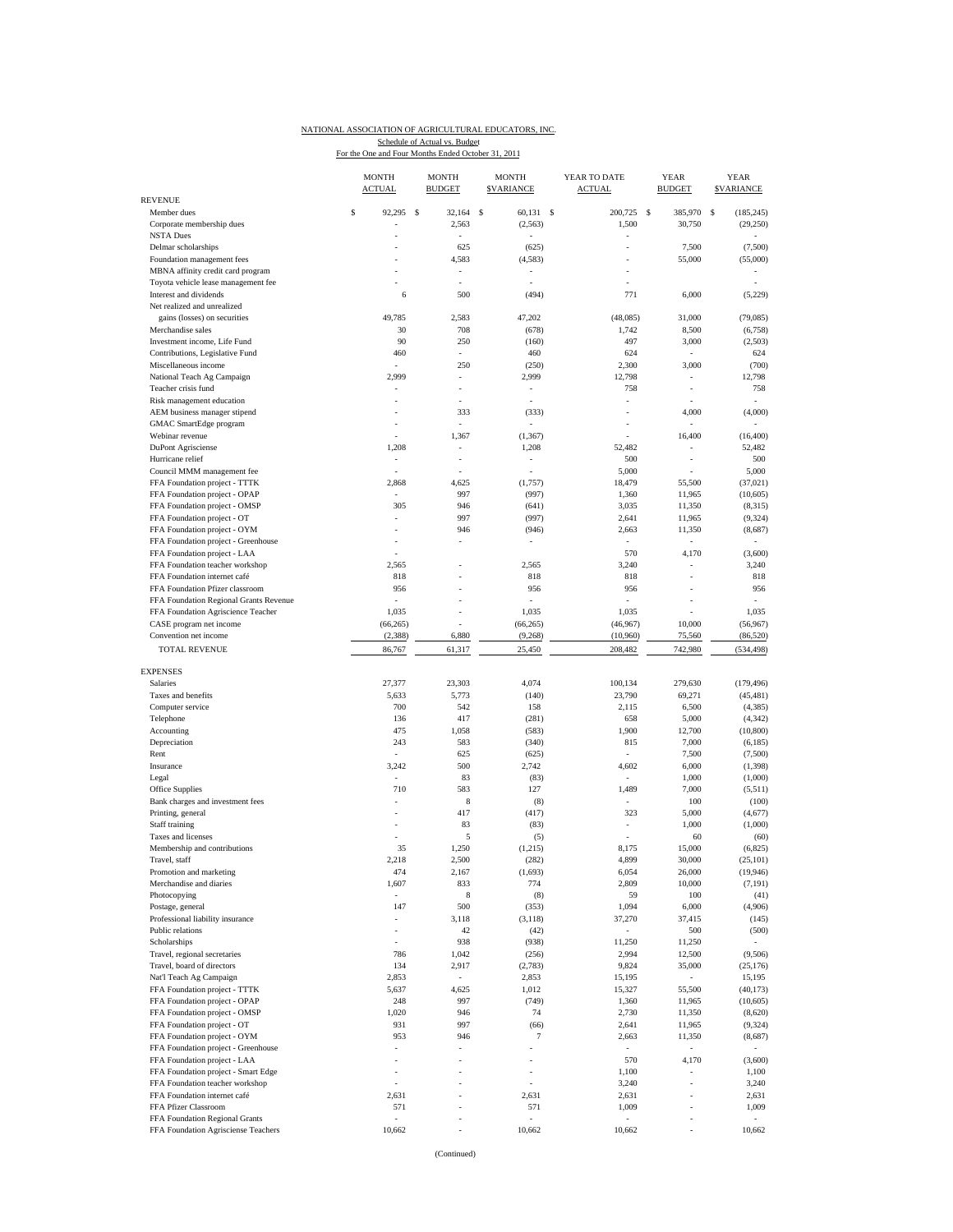# NATIONAL ASSOCIATION OF AGRICULTURAL EDUCATORS, INC.

Schedule of Actual vs. Budget<br>For the One and Four Months Ended October 31, 2011

|                                 | <b>MONTH</b><br><b>ACTUAL</b> |                          | <b>MONTH</b><br><b>BUDGET</b> | <b>MONTH</b><br><b>SVARIANCE</b> | YEAR TO DATE<br><b>ACTUAL</b> | <b>YEAR</b><br><b>BUDGET</b> | <b>YEAR</b><br><b>SVARIANCE</b> |
|---------------------------------|-------------------------------|--------------------------|-------------------------------|----------------------------------|-------------------------------|------------------------------|---------------------------------|
| DuPont Agriscience              |                               | 3,195                    | $\qquad \qquad \blacksquare$  | 3,195                            | 24,586                        | $\overline{\phantom{a}}$     | 24,586                          |
| GMAC SmartEdge program          |                               | -                        | ٠                             | $\overline{\phantom{a}}$         | ٠                             |                              | ٠                               |
| NPS expense                     |                               | $\sim$                   | 667                           | (667)                            | ۰                             | 8,000                        | (8,000)                         |
| Webinar expense                 |                               | 99                       | 292                           | (193)                            | 297                           | 3,500                        | (3,203)                         |
| Teacher crisis fund             |                               |                          | $\overline{\phantom{a}}$      | $\overline{\phantom{a}}$         | ٠                             | ٠                            | ٠                               |
| Communities of practice expense |                               | $\sim$                   | 667                           | (667)                            | 10.751                        | 8,000                        | 2,751                           |
| Substitute teacher hire behinds |                               | $\overline{\phantom{a}}$ | 333                           | (333)                            | ۰                             | 4,000                        | (4,000)                         |
| NSTA dues                       |                               | $\overline{\phantom{a}}$ | ٠                             | $\overline{\phantom{a}}$         | ٠                             | ٠                            | ٠                               |
| Miscellaneous                   |                               | $\overline{\phantom{a}}$ |                               | $\overline{\phantom{a}}$         |                               | ۰                            | ٠                               |
| <b>TOTAL EXPENSES</b>           |                               | 72,717                   | 59,765                        | 12,952                           | 315,016                       | 721,326                      | (406, 310)                      |
| <b>NET INCOME (LOSS)</b>        |                               | 14,050                   | 1,552<br>s                    | 12,498<br>S                      | (106, 534)<br>S.              | 21,654<br>- S                | (128, 188)<br>-S                |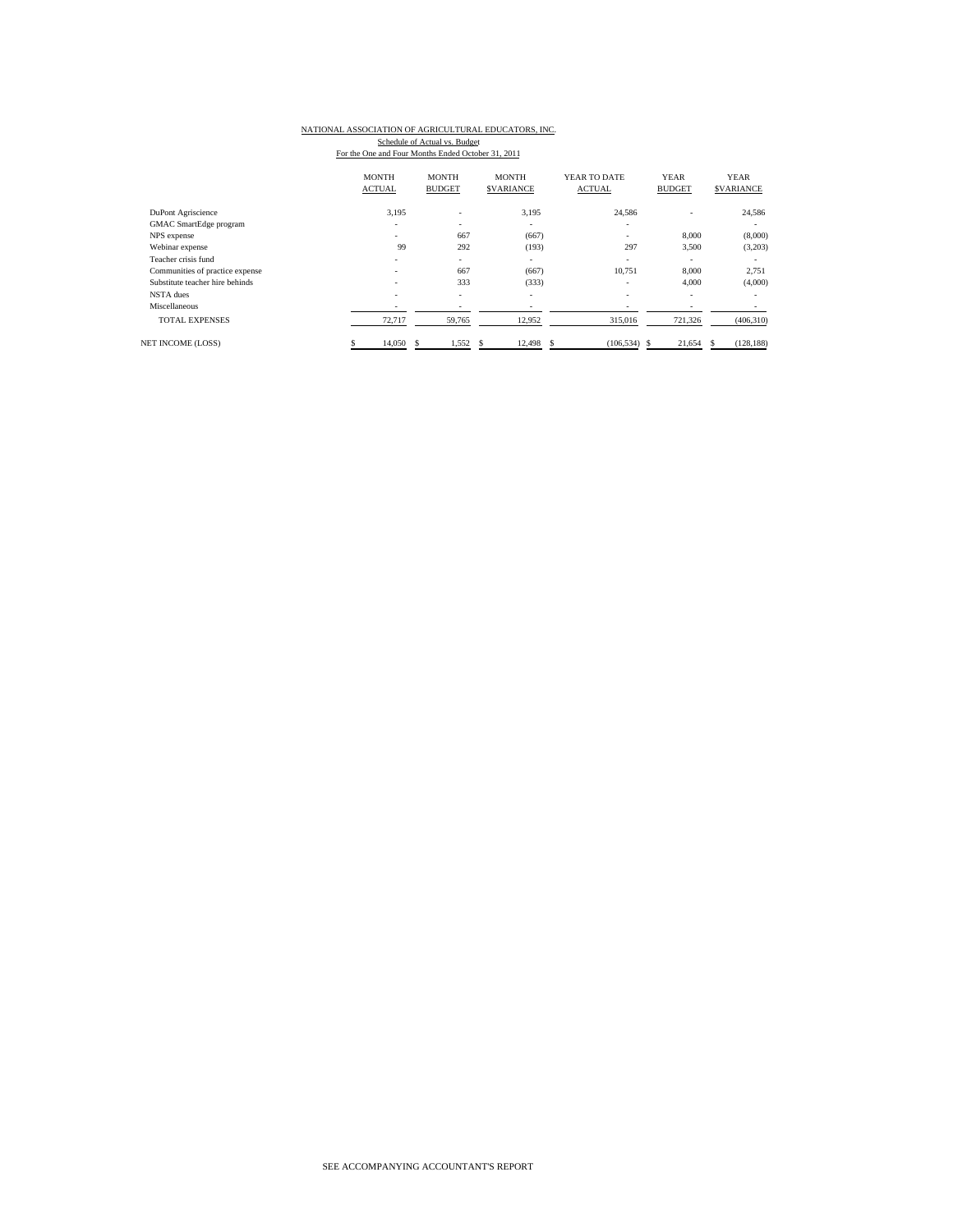#### NATIONAL ASSOCIATION OF AGRICULTURAL EDUCATORS, INC. Schedule of Convention Revenue and Expenses

For the One and Four Months Ended October 31, 2011

|                                           | <b>MONTH</b><br><b>ACTUAL</b> |    | <b>MONTH</b><br><b>BUDGET</b> |              | <b>MONTH</b><br><b>SVARIANCE</b> |     | YEAR TO DATE<br><b>ACTUAL</b> |               | <b>YEAR</b><br><b>BUDGET</b> |    | <b>YEAR</b><br><b>\$VARIANCE</b> |  |
|-------------------------------------------|-------------------------------|----|-------------------------------|--------------|----------------------------------|-----|-------------------------------|---------------|------------------------------|----|----------------------------------|--|
| <b>REVENUE</b>                            |                               |    |                               |              |                                  |     |                               |               |                              |    |                                  |  |
| Convention, registration                  | \$<br>1.580                   | \$ | 7.917                         | $\mathbf{s}$ | $(6,337)$ \$                     |     | 1,580                         | $\mathcal{S}$ | 95,000 \$                    |    | (93, 420)                        |  |
| Convention, tickets/workshops             |                               |    |                               |              |                                  |     |                               |               |                              |    |                                  |  |
| Convention, trade show                    | 600                           |    | 125                           |              | 475                              |     | 600                           |               | 1,500                        |    | (900)                            |  |
| Convention - Ideas Unlimited              |                               |    |                               |              |                                  |     |                               |               |                              |    |                                  |  |
| <b>Convention - Teacher Mentor</b>        |                               |    |                               |              |                                  |     |                               |               |                              |    |                                  |  |
| Convention scholarship fund               |                               |    |                               |              |                                  |     |                               |               | 2,000                        |    | (2,000)                          |  |
| Convention, sponsorships - FFA Foundation |                               |    | 3,333                         |              | (3, 333)                         |     |                               |               | 40,000                       |    | (40,000)                         |  |
| Convention, host state social             | 1,650                         |    | ä,                            |              | 1,650                            |     | 1,900                         |               |                              |    | 1,900                            |  |
| Convention, sponsorships                  | $\overline{\phantom{a}}$      |    | 4,500                         |              | (4,500)                          |     | $\overline{\phantom{a}}$      |               | 54,000                       |    | (54,000)                         |  |
| <b>TOTAL REVENUE</b>                      | 3,830                         |    | 15,875                        |              | (12, 045)                        |     | 4,080                         |               | 192,500                      |    | (188, 420)                       |  |
| <b>EXPENSES</b>                           |                               |    |                               |              |                                  |     |                               |               |                              |    |                                  |  |
| Convention, plaques and trophies          | ä,                            |    | 167                           |              | (167)                            |     | 65                            |               | 2,000                        |    | (1,935)                          |  |
| Convention, printing                      | 1,793                         |    | 167                           |              | 1.626                            |     | 1,793                         |               | 2,000                        |    | (207)                            |  |
| Convention, miscellaneous                 |                               |    | 83                            |              | (83)                             |     |                               |               | 1,000                        |    | (1,000)                          |  |
| Convention, awards                        | 3,830                         |    |                               |              | 3,830                            |     | 6,680                         |               | 9,000                        |    | (2,320)                          |  |
| Convention, photography                   |                               |    |                               |              |                                  |     | ٠                             |               |                              |    |                                  |  |
| Conventions, meal functions               |                               |    | 2,500                         |              | (2,500)                          |     | ä,                            |               | 30,000                       |    | (30,000)                         |  |
| Convention, promotion and marketing       |                               |    | 83                            |              | (83)                             |     | 1,587                         |               | 1,000                        |    | 587                              |  |
| Convention, postage and shipping          |                               |    | 250                           |              | (250)                            |     |                               |               | 3,000                        |    | (3,000)                          |  |
| Convention, equipment rental              |                               |    | 1,000                         |              | (1,000)                          |     |                               |               | 12,000                       |    | (12,000)                         |  |
| Convention, workshops                     |                               |    | L,                            |              |                                  |     |                               |               |                              |    |                                  |  |
| Convention, host state social             |                               |    |                               |              |                                  |     |                               |               |                              |    |                                  |  |
| Convention, speakers                      |                               |    |                               |              |                                  |     |                               |               |                              |    |                                  |  |
| Convention, trade show expense            |                               |    |                               |              |                                  |     |                               |               |                              |    |                                  |  |
| Convention, tour expenses                 |                               |    |                               |              |                                  |     |                               |               |                              |    |                                  |  |
| Convention, committee expense             |                               |    | 245                           |              | (245)                            |     |                               |               | 2,940                        |    | (2,940)                          |  |
| Convention, sponsorships - FFA Foundation |                               |    | 2,667                         |              | (2,667)                          |     |                               |               | 32,000                       |    | (32,000)                         |  |
| Convention, travel/board of directors     | 595                           |    | 1,000                         |              | (405)                            |     | 3,490                         |               | 12,000                       |    | (8,510)                          |  |
| Convention, staff travel                  |                               |    | 833                           |              | (833)                            |     | 1,425                         |               | 10,000                       |    | (8, 575)                         |  |
| Convention, other travel                  | $\overline{\phantom{a}}$      |    | $\overline{\phantom{a}}$      |              | $\sim$                           |     | ÷,                            |               | $\sim$                       |    | $\sim$                           |  |
| <b>TOTAL EXPENSES</b>                     | 6,218                         |    | 8,995                         |              | (2,777)                          |     | 15,040                        |               | 116,940                      |    | (101,900)                        |  |
| NET INCOME (LOSS)                         | \$<br>(2,388)                 | S  | 6,880                         | \$           | (9,268)                          | -\$ | $(10,960)$ \$                 |               | 75,560                       | \$ | (86, 520)                        |  |